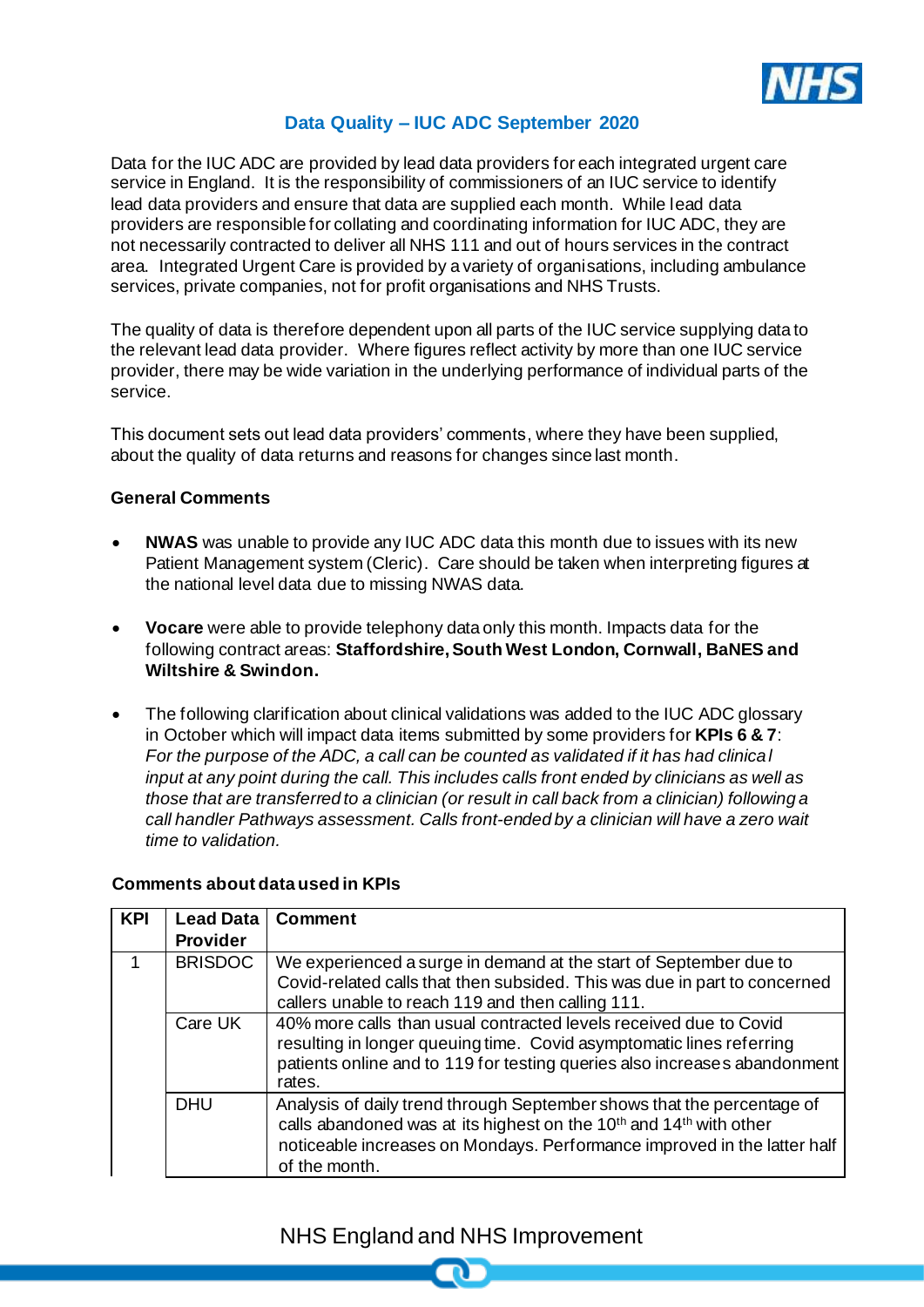|           | LAS                     | We had increased level of demand in the week students were going back<br>to school and the week after, with numbers decreasing after that. Covid<br>calls made up high levels of the increased demand.                                                                                                                                                                                                                                                               |
|-----------|-------------------------|----------------------------------------------------------------------------------------------------------------------------------------------------------------------------------------------------------------------------------------------------------------------------------------------------------------------------------------------------------------------------------------------------------------------------------------------------------------------|
|           | <b>WMAS</b>             | Figures reflect periods with calls considerably higher than forecast,<br>primarily during the day on weekdays. For some hours of the day this was<br>almost 3 times more than we would have expected. Early September<br>when the children went back to school saw an increase in the number of<br>calls for paediatrics for Covid home care advice.                                                                                                                 |
| 2         | <b>BRISDOC</b>          | See comment re KPI 1.                                                                                                                                                                                                                                                                                                                                                                                                                                                |
|           | Care UK                 | See comment re KPI 1.                                                                                                                                                                                                                                                                                                                                                                                                                                                |
|           | <b>DHU</b>              | Like KPI 1, the % of calls answered in 60 seconds improved in the latter<br>half of the month. Performance was reduced on Mondays when compared<br>to other days of the week and on the first two Tuesdays of the month.                                                                                                                                                                                                                                             |
|           | <b>LAS</b>              | See comment re KPI 1.                                                                                                                                                                                                                                                                                                                                                                                                                                                |
|           | <b>WMAS</b>             | See comment re KPI 1.                                                                                                                                                                                                                                                                                                                                                                                                                                                |
| 3         | <b>DHU</b>              | Performance improved towards the end of the month. At the start of the<br>month there was an increase in the number of calls offered into the service<br>arising from pressures relating to Coronavirus and in particular pupils<br>returning to school and students returning to universities. The average<br>number of calls offered into the 111 service was considerably higher in the<br>first half of September when compared to the latter half of the month. |
|           | <b>LAS</b>              | See comment re KPI 1.                                                                                                                                                                                                                                                                                                                                                                                                                                                |
|           |                         |                                                                                                                                                                                                                                                                                                                                                                                                                                                                      |
|           | <b>WMAS</b>             | See comment re KPI 1.                                                                                                                                                                                                                                                                                                                                                                                                                                                |
| 6         | Devon<br><b>Doctors</b> | Somerset drop since last month due to us double counting (over previous<br>months) some ED dispositions as ambulance dispositions. This has now<br>been rectified.                                                                                                                                                                                                                                                                                                   |
| 8         | <b>BRISDOC</b>          | Increase due to the increase in Covid-related calls, commonly resulting in<br>a self-care outcome.                                                                                                                                                                                                                                                                                                                                                                   |
| 9         | Devon<br><b>Doctors</b> | Numerator (item 94) is zero this month due to revised methodology which<br>has removed items that were previously being double counted in item 81.                                                                                                                                                                                                                                                                                                                   |
| 10        | Care UK                 | An operational change has affected the denominator (item 117).                                                                                                                                                                                                                                                                                                                                                                                                       |
| 13<br>&14 | <b>NECS</b>             | LCD GPOOH: Currently PCC appointment slots are being also used for<br>triage therefore many appointments are being completed but not as face to<br>face. Due to case closure options it isn't possible to fully track just those<br>which were booked for PCC so all have been included in data items 136 -<br>140.                                                                                                                                                  |

### **Comments about other data items**

| <b>Data</b>       | Lead Data   Comment |                                                                  |
|-------------------|---------------------|------------------------------------------------------------------|
| Item              | <b>Provider</b>     |                                                                  |
| $14$ to 16   NECS |                     | LCD Dental do not have the ability to breakdown calls Q014-Q016. |

Source: Integrated Urgent Care Aggregate Data Collection (IUC ADC), NHS England